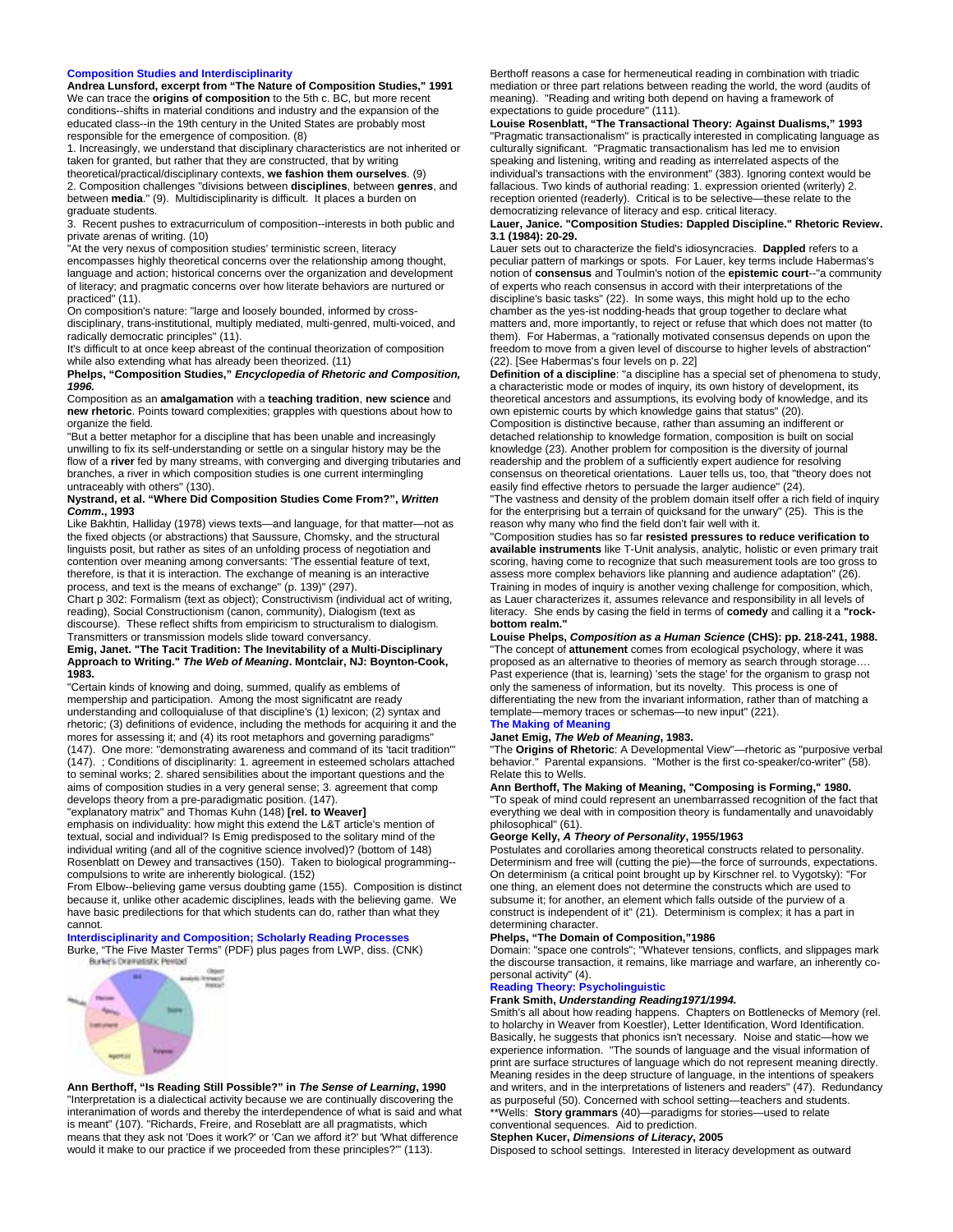moving—centrifugal, outward from cognitive to linguistic to sociocultural to developmental. He is making a case for scalability in psycholinguistic development. It involves memory and a visual array. Includes several examples of children's efforts to write for school.

rel. to Bruner: "The **tools** support the learner in understanding the events that are unfolding in the immediate environment" (263).

*\*Wells\**: Child-parent interaction: Section titled "The Adult as Demonstrator, Mediator, and Guide"—here, Kucer works on adults' responses to form and meaning. Story-structures

Keywords: information encapsulation, interpsychological (ref. to Vygotsky) and scaffolding (ref. to Bruner)

## **Early Cognitive Theory**

From the MIT Encyclopedia of the Cognitive Sciences. 1999. On Computational Theory of Mind, Situatedness/Embededness, and Schemata.

Schema as scaffolds for recall. Slots? Schemata tend to be contextually located, yes? Whereas frames are invoke situation?

**Phelps, Louise. "Cross-Sections in an Emerging Psychology of** 

**Composition." 1984.** "**Compositionists teach not a body of knowledge, but a skilled performance**" (28). "Despite these pioneer efforts, compositionists have as yet no broadly shared schema for making sense of the flood of current work on psychological aspects of writing" (30); context (35); Bransford and McCarrell (39); Spiro (40); Tannen (41); Frank Smith on bottlenecks (44); tacit/focal (49); Donald Norman (43) LWP: This essay was written by mistake. By mis-hearing the person who asked for "Psychology of Composition" versus "Psychology of Composition." 1988 is LWP's marker for the moment that the field began to be more influenced by cultural studies and humanities more than science.

*Written Communication* follows some of these threads after 1988. The field moved taking meaning for granted, moving to what do we with interpretations rather than how did we understand it to begin with.

Look at the coherence article in LWP's book. Incoherence and discoherence (cues mesh or cues conflict with each other).

Watch for treatments of schema as static--settled experientially (as in Adams and Collins, Tannen, etc.) **Bartlett would have had us think of schemas not as static structures but as dynamic and evolving.**

To what extent are schemas adrift? Culturally or linguistically? We still don't know how to deal with the expansiveness of context. Critical social sciences (on gender, let's say) work on a macro level, far abstracted from the micro-level of particular interactions (local language acts). **Bransford, John and Nancy McCarrell. "A Sketch of a Cognitive Approach to Comprehension." 1974.**

"the nature of the click" (190)--what happens when we understand something? Comprehension. What makes the click of comprehension possible? Word-referrent relationship is too simple (190). "Perception affords more than information about the characteristics of individual objects; it affords information about the spatio-temporal relations among entities that characterize dynamic perceptual events" (191). "manipulanda" (193): grasp-ableness, pick-up-ableness, throw-ableness, heaviness. Bartlett (1932): **effort after meaning** 

**(comprehension or cognition?)** JJ Gibson (1966) notion of affordances (193) relational (196): "The preceding discussion suggests that knowledge of entities arises from information about their relations to other knowledge, and that knowledge of relations distinguishes a meaningful object from a 'brute thing.'" (195). relational interdependence (199) and "significances" (199). Relational meaning is helpful for us to explain how we work as teachers. It's also crucial to think about cues as "instructions for creating meaning" (201). In this sense, we are always pushing toward inventive, creative, imagination, etc.

Summary (200): "the grasping of relations" shape--in tension with linguistic comprehension--the comprehender's cognition, alinguistic ability and knowledge activation.

Field dependence (202) \*Experience isn't a standalone in constructing meaning; other inputs--language inputs--bear on this. (204) ; We fill in--instigating forces- all of this presumes a kind of logic of language (211).

Car story-grammar: just by adding "submerged" (214), the meaning shifts--an instigating force (summarize); "Of course, not all perceptual relations will have single lexical equivalents" (216). "nog" (219); All language cues? (218) **Norman, Donald. "Twelve Issues for Cognitive Science." 1981.**According to LWP, this represents a shift toward something more rhetorical. Certitude: disposed to pure reason, questions emotion, ends with a mix of apologies and confidence (no number 13, for one) Norman takes a computational view and challenges it. He deals with AI (273) and the "billions of interconnections" in our brains. system and information processing (266); two anecdotes: a view of the airplane crash and a view of the classroom (268); Norman acknowledges his predilection for "pure reason" (275) and seems dodgy with "emotion" (275) "there is much more happening" (269); servomechanism systems (269) "My argument is that the situation is not going to be understood until all these different points of view are combined, for the overall classroom behavior is a result of all these forces, no on more fundamental than another" (270). **hyperthreadedness (272);** Belief systems (278): belief systems impact "memory and thought." "My brief excursions into this area have left me impressed with how much my own hidden belief structures influence my 'pure' logical inference, memory processes, and social interactions. I suspect that we will find that more of our behavior is thus determined, not less" (279). Consciousness (279): attention, what is it? Development (281): Children, tabula rasa (Postman), little adults, etc. Little value in concentrating on static phases. Emotion (281) (attitude?) Interaction (282) \*Language and Perception (283): Norman makes an unusual turn with these, saying basically that until we're through dealing with the other ten issues, these must wait. Lots has been said about them, he tells us before moving right along. Learning (283) Memory (283): "But wait a minute. Why is it

that I assume that memories are stored in places. Can't they be distributed in space? (Remember the hologram). They can. [Connects with the idea of bytes in flight.] Perception (283)\* Performance (286) This takes up a synthesizing view. Skill (287) Thought (288) Motivation (290)--a possible thirteenth category. How does this enfold affect or attitude or emotion? Is it separable? Environment? **Tannen, Deborah. "What's in a Frame? Surface Evidence and Underlying Expectations." 1979.** Tannen talks about frames in terms of **expectation**. "Bartlett contends that an individual 'has an overmastering tendency simply to get a general impression of the whole; and, on the basis of this, he constructs the probable detail" (139). In this sense, schema are probablistic and predictive. Frame applies to "a data-structure for representing a stereotyped situation" (142). Script is the matching of a prototype with what's expected (who brings coffee in the restaurant, for example). "Thus, structures of expectation make interpretation possible, but in the process, they also reflect back on perception of the world to justify that interpretation" (144).

**Spiro, Rand. "Constructive Processes in Prose Comprehension and Recall." 1980.** Active participant/not meaning in the text—challenging transmission model.; utilization of "Superordinate notions of themes or context" (248) Radical contextuality: "Constructed meaning is the interactive product of the text and context of various kinds, including linguistics, prior knowledge situational, attitudinal and task contexts" (246).

**Adams, Marilyn J. and Allan Collins. "A Schema-Theoretic View of Reading." 1979.** Slots; Correct ways of reading (1, 18); top-down and bottom-up **[rel. to Weaver and holons, holarchy]**; schematic abstraction is taken together- a synthesizing view (7); stone soup example (9)--what are the unanswered questions. Positions the reader in the experiment. "The power of schematheoretic models of reading lies in their capacity to support these interactions through a single, stratified knowledge structure and a few basic processing mechanisms" (20).

#### **Reading Theory: Transactional/Humanist Rosenblatt,** *The Reader, the Text, the Poem***. 1978/1994.**

**transactional**: "Transactional theory, they must be reminded, recognizes the text as a necessary, but not sufficient, condition for any literary work of art" (83). "'Transaction' designates, then, an ongoing process in which the elements or factors are, one might say, aspects of a total situation, each conditioned by and conditioning the other" (17).; **efferent**: "I have chosen the term 'efferent,' derived from the Latin, 'efferre,' to carry away.' This term seems to be freer of misleading implications than 'instrumental,' which would in most instances seem appropriately to contrast with 'aesthetic'" (24). **Aesthetic**: "In aesthetic reading, the reader's attention is centered directly on what he is living through during his relationship with that particular text" (25).; **Continuum**: no hard and fast lines. is more accurate to think of a continuum, a series of gradations between nonaesthetic and aesthetic extremes. The reader's stance toward the text—what he focuses his attention on, what his 'mental set' shuts out or permits to enter into the center of awareness—may vary in a multiplicity of ways between the two poles" (35).; "The poem, then, must be thought of as an event in time. It is not an object or an ideal entity. It happens during a coming-together, a compenetration, of a reader and a text" (12). Rosenblatt is interested in problematizing the simple stimulus-response model.

**Constance Weaver, "Parallels beteen New Paradigms in Science and in Reading and Literary Theories,"** *Research in the Teaching of English***, 1985** Concerned with co-emerging and re-emerging concepts in sciences and reading/literary theory. "One of the most basic processes is **transaction**, through which entitites are endlessly defined and redefined" (299). Wants to complicate **mechanistic paradigms**, show shifts in perspective toward **organic paradigms**. Both-and of light as wave-particle. Actualization: "The transaction between 'observer' and 'observed' results in the so-called **"quantum leap,"** the simultaneous actualization of one possibility and negation of others" (301)(ref. to Frost and "The Road Not Taken.")."Particles are energy, energy in constant transaction and transformation" (302). "Though many cognitive psychologists think of schemata as relatively fixed mental structures (e.g. Rumelhart, 1980), others consider them to be as transitory as the physicist's particle" (306). "Better yet, one might abandon the term 'hierarchy,' which erroneously suggests exclusive top-down processing, in favor of Koestler's term **'holarchy**.' A holarchy is a hierarchically arranged, open system of holons, with 'countless feedback loops and flexible strategies'" (309).

**Berthoff, "Dem. Practice, Pragmatic Vistas" in** *The Sense of Learning***, 1988** Wells: "Experience, that is to say [rel. to Boas and Sapir], is never 'merely personal,' and its **social character** is defining" (129). Connect the idea of storying to this; storying is generalizable. "Piaget's structuralism hid this truth from view, though recent study of Vygotsky has helped to reclaim it" (130). "Any and all ideas can be reduced to **dyadic terms**, with the result that **generative power is lost**; that is to say, transaction will be nothing but **interaction** if it is entertained in the dyadic perspective, as a matter of I'll-scratchyour-back-if-you'll-scratch-mine" (129). **Piage** 

#### **Piaget, Jean.** *The Origins of Intelligence in Children***. Trans. Margaret Cook. New York: Norton, 1952.**

**Accommodation** (66); Time/space causality (12), trial and error? How does accommodation work? "not through association, but through differentiation of an existing schema and insertion of new sensorimotor elements among those which already form it" (139). Accommodation is what happens when assimilative processes are interrupted because something doesn't work. (Think of the alimentary model or exploration via sucking.) Also, relative to cognition, organization accounts for the efforts (after meaning?) to equilibrate assimilative and accommodative interactions/transactions (there are differences, yeah?).